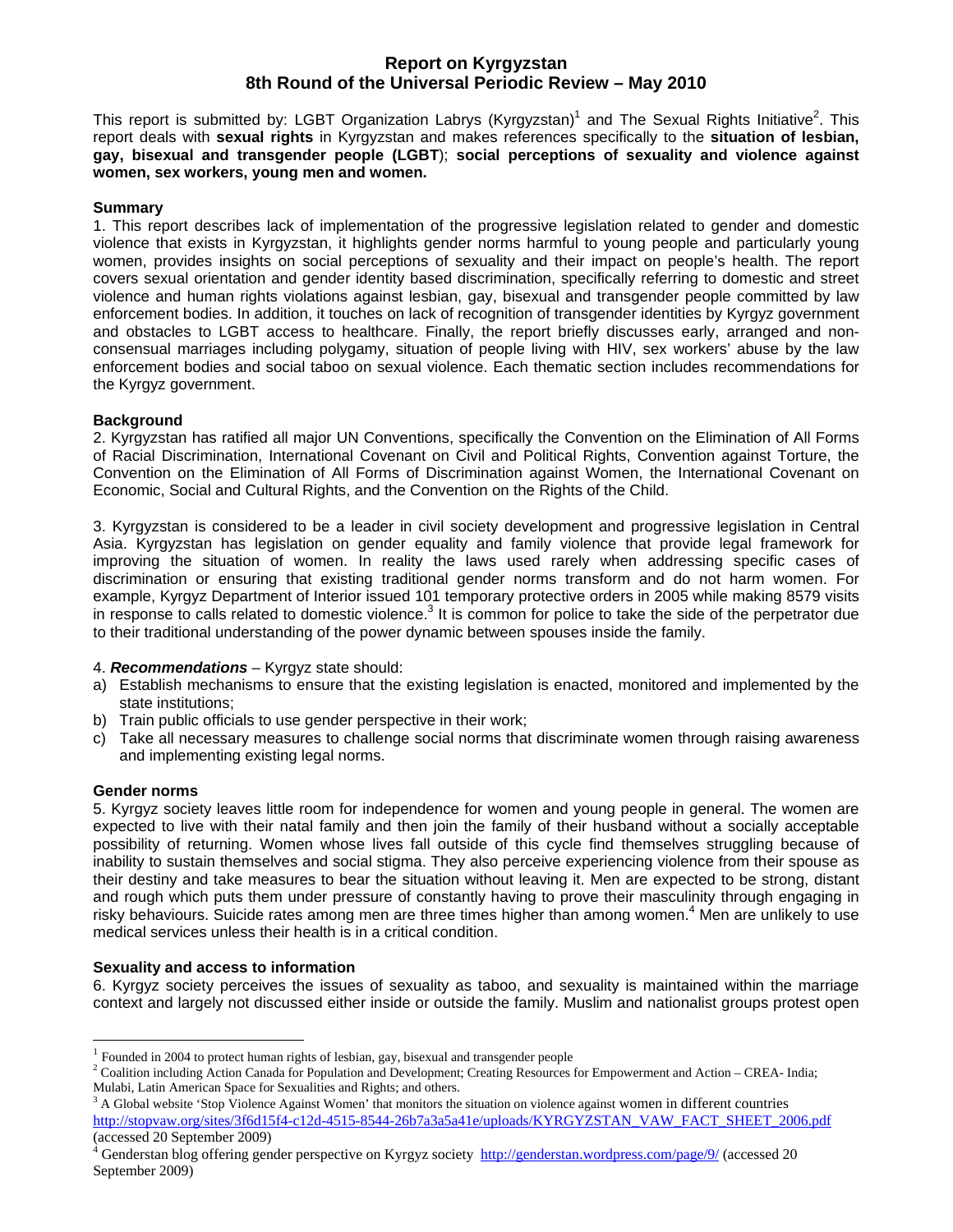information or education about sexuality for young people. As a result, young people are unlikely to learn about sexuality from their parents or school and their main source of information is their peers. Youth specifically lack information about basic sexual hygiene, contraception, STIs and changes in their bodies at puberty. There is a misconception among the general population that women are responsible for sex of the baby that they carry. As male children are valued more than female children, women may be giving birth to a number of girls every year hoping for a male child. In some ethnic minority communities and among ethnic Kyrgyz in rural areas genderselective abortion is practiced.

7. Women in rural areas have little access to information about their bodies or to healthcare services related to their sexuality. Some reports note that as many as 50% of women in the rural areas never had 'complete gynaecological, general practitioner, paediatric, or ultrasound technician exam' and 10% did not know that they were pregnant.<sup>5</sup> As a result, young women may encounter situations when they have to hide an unexpected unwanted pregnancy from their families and seek unsafe abortions. Women who give birth outside of marriage fear being disowned by their families and would rather have an unsafe abortion than let their family know and ask for support.

## 8. *Recommendations* - Kyrgyz state should:

a) Investigate the situation of women's access to healthcare in the sphere of sexual and reproductive health; implement strategies to promote access to sexual and reproductive health facilities and awareness-raising campaigns to increase adolescents and women´s consultations;

b) Develop state programs of sexuality education for young and adults that are safe, peer-to-peer, accessible, and non-judgmental;

c) Work with religious and other communities to dispel myths that are damaging for the full enjoyment of individuals, and particularly women's reproductive rights and health.

#### **Sexual orientation, gender identity and expression based discrimination**

#### *Domestic violence against lesbian, gay, bisexual and transgender people*

9. Given the lack of information on sexuality, many families of lesbian, gay, bisexual and transgender people react with negativity, pressure and sometimes violence when they find out about their family member's identity.<sup>6</sup> Dozens of cases of domestic violence in form of beating, humiliation, house arrest, restricted movement and curative rape against lesbian, gay, bisexual and transgender (LGBT) people have been documented by local and international organizations.<sup>78</sup> The government usually responds with arguments that violence is prevalent in Kyrgyz society and that LGBT people are not directly targeted.

#### 10. *Recommendations*

 $\overline{a}$ 

a) Train law enforcement and judges in recognizing, investigating, and prosecuting domestic violence and discrimination based on sexual orientation or gender identity.;

b) Implement fully the 2003 Law on Social-Legal Protection from Domestic Violence, ensuring that all criminal justice personnel are educated about its provisions and are prepared to enforce them and that the general public is aware of the provisions and informed about their rights.

#### *Violations perpetrated by law enforcement bodies*

11. Despite decriminalization of sex between men in 1998, police continue to detain and harass gay men. Kyrgyz LGBT organizations report that the usual scenarios for blackmailing include fake advertisements in newspapers that end up in meeting police officers instead of another man. Another common practice is seizing gay men when they walk out of the gay club and threatening to disclose information about their sexual orientation to their relatives or employers, or start a criminal case against them unless they pay a bribe or provide sexual services.

12. In addition to harassing individual LGBT people, there have been documented reports of law enforcement bodies raiding LGBT organizations. LGBT Organization 'Labrys' has been raided a number of times with two situations that required involvement of human rights defenders and lawyers. On two separate occasions on June  $4<sup>th</sup>$  2006 and April 8<sup>th</sup> 2008 during unwarranted raids police officers threatened to arrest those present at Labrys

<sup>&</sup>lt;sup>5</sup> Wejnert, Parrot and Djumabayeva Maternal Health in countries in transition: Poland and Kyrgyzstan 1990-2006 Marriage and Family Review Vol. 44 p. 285

<sup>&</sup>lt;sup>6</sup> Human Rights Watch 'These Everyday Humiliations: Violence Against Lesbian, Bisexual Women and Transgender Men in Kyrgyzstan' http://www.hrw.org/reports/2008/kyrgyzstan1008/2.htm (accessed 19 September 2009)

<sup>&</sup>lt;sup>7</sup> Open Society Institure SHARP and Soros Foundation Kyrgyzstan Report on LGBT Access to healthcare in Kyrgyzstan (2007) http://www.soros.org/initiatives/health/focus/sharp/articles\_publications/publications/kyrgyzstan\_20070731/kyrgyzstan\_2007103 0.pdf

<sup>&</sup>lt;sup>8</sup> Human Rights Watch 'These Everyday Humiliations: Violence Against Lesbian, Bisexual Women and Transgender Men in Kyrgyzstan' http://www.hrw.org/reports/2008/kyrgyzstan1008/2.htm (accessed 19 September 2009)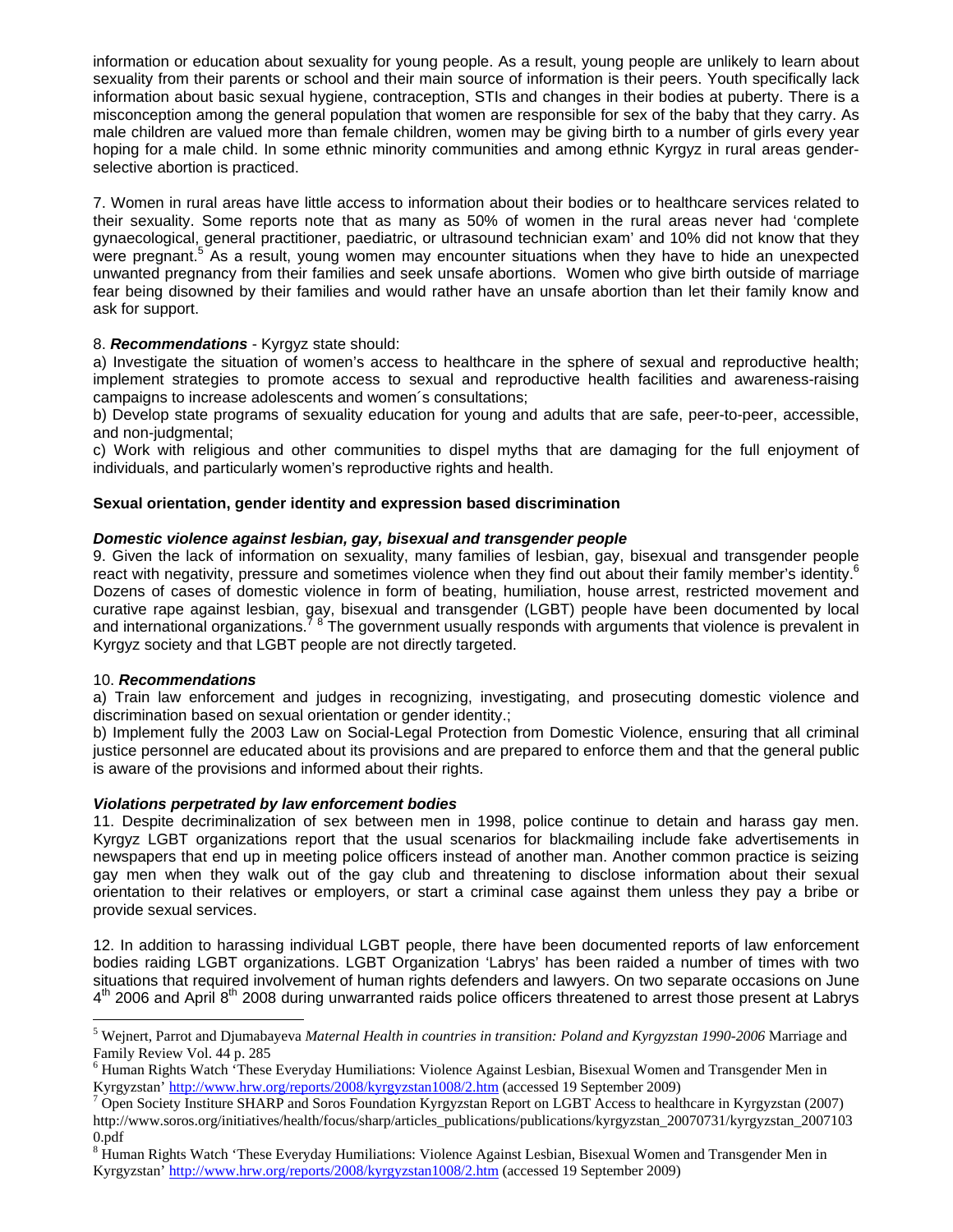office without identity documents, threatened to rape all the people inside the office and demanded Labrys documentation and rent statements. <sup>9</sup> A similar situation happened to another LGBT organization based in Kara Balta when a police officer forcefully entered their office, beat the people inside the office and knocked the director of the organization unconscious.<sup>10</sup> Other organizations working on sexual rights, torture and HIV prevention reported similar raids.

## 13*. Recommendations -* Kyrgyz state should:

- a) Take all necessary policing and other measures to prevent and provide protection from all forms of violence and harassment related to sexual orientation and gender identity;
- b) Take all necessary legislative measures to impose appropriate criminal penalties for violence, threats of violence, incitement to violence and related harassment, based on the sexual orientation or gender identity of any person or group of persons, in all spheres of life, including the family;
- c) Ensure that perpetration of such violence is vigorously investigated, and that, where appropriate evidence is found, those responsible are prosecuted, tried and duly punished, and that victims are provided with appropriate remedies and redress, including compensation;
- d) Undertake campaigns of awareness-raising, directed to the general public as well as to actual and potential perpetrators of violence, in order to combat the prejudices that underlie violence related to sexual orientation and gender identity.

## *Harassment of LGBT people in public*

14. OSCE/ODIHR<sup>11</sup>, Human Rights First<sup>12</sup>, Human Rights Watch<sup>13</sup> and Open Society Institute/SHARP in cooperation with Soros Foundation-Kyrgyzstan<sup>14</sup> and Labrys<sup>15</sup> documented cases of street violence against LGBT people. Only one street beating case was investigated due to police interference during the attack. LGBT people do not report these cases to the police due to lack of trust and prior abuse from the police.

15. In July 2008, a 26-year-old transgender woman was attacked and gang-raped by three men early in the morning after being abducted from Bishkek to suburban areas. She was raped with a bottle several times and burned with cigarette tips all over her body and genitals. The offenders threatened to kill her if she continued wearing female clothes, took her money and clothes and left her in the forest. When the case was taken to Bishkek Sverdlovskiy district police office, the officer refused to register a rape on the grounds of her being a sex worker and not officially a woman. Article 129 of Criminal Code of the Kyrgyz Republic ("On rape") refers to women exclusively, which was the grounds police used to refuse to register her case as a rape case. In addition, she was called names by the police officers.<sup>16</sup>

#### 16*. Recommendations*

 $\overline{a}$ 

a) Government agencies responsible for human rights protection in Kyrgyzstan should actively support the rights of LGBT people and cooperate with LGBT NGOs in addressing these rights;

#### *Transgender people's situation*

17. Transgender people remain one of the most vulnerable groups in Kyrgyzstan due to high rates of unemployment, lack of state recognition of their identities and an unclear system of provision of medical services related to gender reassignment. The discrepancy of their official gender marker and their appearance makes them vulnerable to the law enforcement bodies and any state body where documents are required. Kyrgyz Ministry of Health agreed to start a working group on establishing a procedure for changing documents for transgender people which is a positive development. However, transgender communities express concern over their participation in making decisions about their identity recognition and healthcare.

<sup>9</sup> Labrys video documentation produced in March 2009 and Human Rights Watch's press release Kyrgyzstan: Halt Anti-Gay Raids ''http://www.hrw.org/en/news/2008/04/16/kyrgyzstan-halt-anti-gay-raid

 $10$  Personal communication with members of Gender Vector NGO June – July 2009

<sup>&</sup>lt;sup>11</sup> OSCE/ ODIHR Annual report 2007 Hate Crimes in the OSCE region: incidents and responses p.115 http://www.osce.org/publications/odihr/2008/10/33850\_1196\_en.pdf (accessed 21 September)

 $\frac{12 \text{ http://www.humanrightstrict.org/discrimination/reports.aspx?s=lgbt&p=genderiden} (accessed 15 September 2009)$   $\frac{13 \text{ Human Rights Watch 'These Everyday Hamiltons: Violence Against Lesbian, Bisexual Women and Transgender Men in} (accessed 15 September 2009)$ 

Kyrgyzstan' http://www.hrw.org/reports/2008/kyrgyzstan1008/2.htm (accessed 19 September 2009) <sup>14</sup> Open Society Institure SHARP and Soros Foundation Kyrgyzstan Report on LGBT Access to healthcare in Kyrgyzstan (2007) http://www.soros.org/initiatives/health/focus/sharp/articles\_publications/publications/kyrgyzstan\_20070731/kyrgyzstan\_2007103

<sup>0.</sup>pdf (accessed 18 September 2009)<br><sup>15</sup> http://kyrgyzlabrys.wordpress.com/2008/08/14/summer-time-in-labrys/ (accessed 18 September 2009)<br><sup>16</sup> Labrys Shadow Report for CEDAW Committee http://www.iwraw-

ap.org/resources/pdf/42\_shadow\_reports/Kyrgyzstan\_SR\_Labrys.pdf p.9 (accessed 23 September 2009)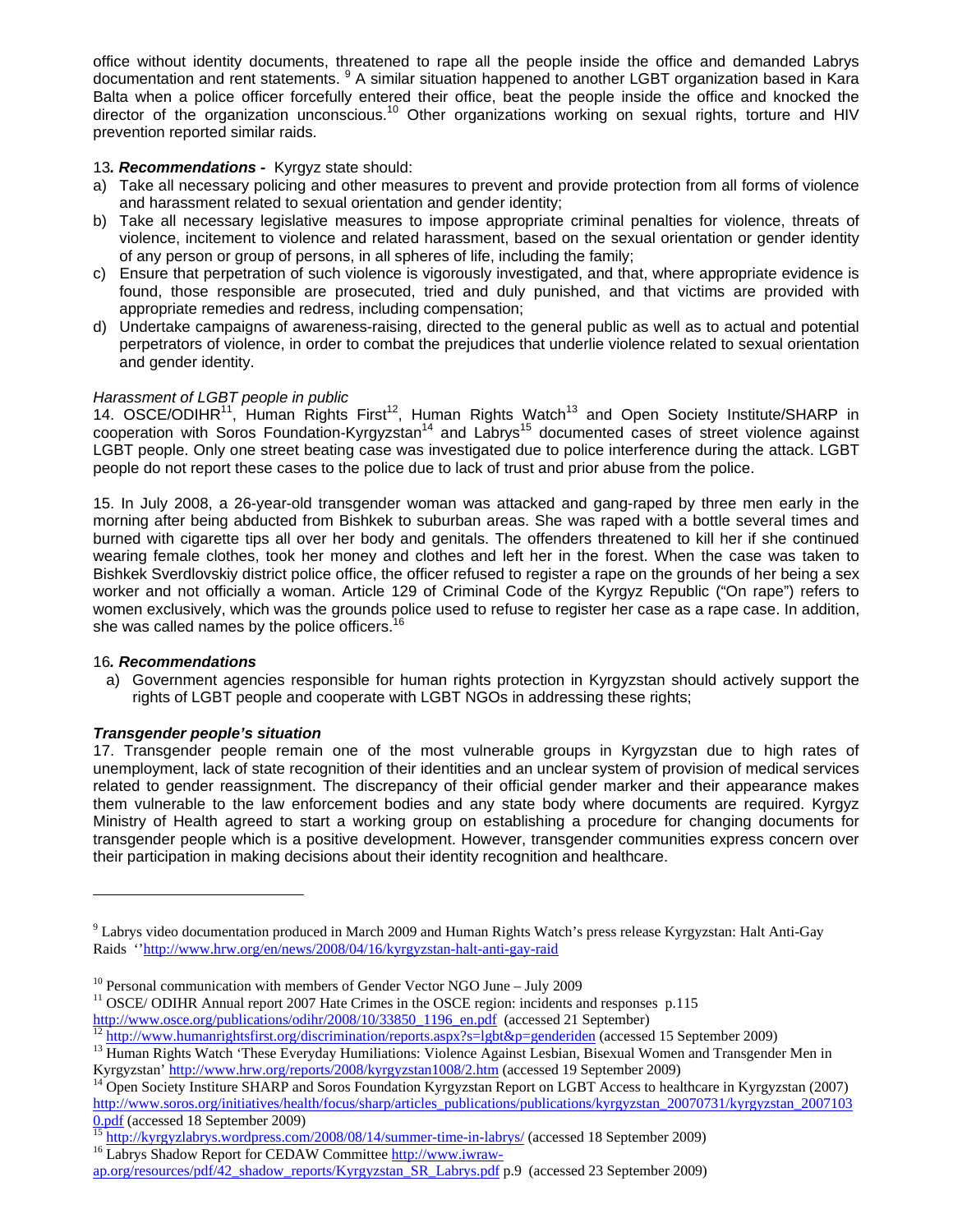#### 18. *Recommendations* - Kyrgyz state should:

a) Establish a system of gender marker change that is responsive to transgender people's needs and experiences in consultation with transgender communities;

b) Train law enforcement bodies, medical specialists and civil registry clerks on gender identity issues to ensure access to quality services for transgender people;

### *LGBT Access to healthcare*

19. According to OSI Access to Healthcare report, LGBT people are unlikely to address health concerns fearing discrimination and disclosure. In addition, medical specialists may respond to their LGBT patients with disgust and prejudice.<sup>17</sup> Medical textbooks used for teaching in medical universities provide a pathologized view on sexual orientation and gender identity which creates further stigma and discrimination of LGBT patients. In Labrys experience of working with psychiatrists, many of them did not know that World Health Organization excluded homosexuality from the list of disorders. In one of the recently documented cases, a psychiatrist from Kyrgyz Republican Center of Mental Health misinformed parents about their 20-year-old daughter's involvement with LGBT organization Labrys that resulted in a number of potentially unsafe situations for their daughter, her partner and Labrys staff<sup>18</sup>.

## 20. *Recommendations* - Kyrgyz state should:

- a) Include most recent research and information about sexual orientation and gender identity in medical universities' curriculum; implement training programs to address medical and other health agent´s prejudices against LGBT patients;
- b) In accordance with UDHR Article 21, para. 2, ICCPR Article 25 (c), ensure LGBT people's access to quality health services.

## **Early, arranged and forced marriages and polygamy**

21. Kyrgyzstan has the highest number of early marriages per capita in the former Soviet Union with 0,3 % of women ages 15 to 19 got married before reaching 15 years, and 21.2% of women in 20 to 24 age cohort were married before the age of 18.<sup>19</sup> According to the data of Ministry of Justice of the KR 104 marriages with persons from 16 to 18 years old were registered in 2006, 108 marriages in 2007 and 91 marriages in 2008.<sup>20</sup> Young women especially in rural areas often worry about either being kidnapped or forced by parents into an arranged marriage, some of them leave their native villages to study or work in bigger cities. They take careful safety measures when they return home for holidays.

22. Due to predominantly male decision makers' traditional views on marriage, legalizing polygamy is discussed in parliament ever other year, last time it was proposed and was defeated in 2007. The issues of domestic violence, bride kidnapping and forced marriages that are well documented in Kyrgyzstan do not receive sufficient attention from the politicians because they perceive these as part the social order and not as human rights violations. The existing patriarchal environment discourages reporting of any forms of violence against women with official data, for example, on polygamy showing that only 2 polygamy cases were considered by the police in 2007 and 2 were submitted to the court. In 2008 there were no reported polygamy cases<sup>21</sup>.

#### 23*. Recommendations* - Kyrgyz state should:

a) Investigate the situation with early marriages;

b) Run state programs of raising awareness about the impact of early marriages, forced marriages and polygamy on families, women's health and society in general.

 $\overline{a}$ 

<sup>&</sup>lt;sup>17</sup> Open Society Institure SHARP and Soros Foundation Kyrgyzstan Report on LGBT Access to healthcare in Kyrgyzstan (2007) http://www.soros.org/initiatives/health/focus/sharp/articles\_publications/publications/kyrgyzstan\_20070731/kyrgyzstan\_2007103 0.pdf (accessed 18 September 2009) 18 Labrys official documentation, August 2009

<sup>&</sup>lt;sup>19</sup> 2005 UNICEF data in 2009 Expert paper on early marriage (United Nations Division for the Advancement of Women),

http://www.un.org/womenwatch/daw/egm/vaw\_legislation\_2009/Expert%20Paper%20EGMGPLHP%20\_Cheryl%20Thomas%20revised\_.pdf (accessed 21 September 2009)

<sup>&</sup>lt;sup>20</sup> UN Division for the Advancement of Women Expert Paper *Legal Analysis of the Legislation Regulating Relations in Protection of Women from Violence in Kyrgyzstan* pp.12

http://www.un.org/womenwatch/daw/egm/vaw\_legislation\_2009/Expert%20Paper%20EGMGPLHP%20\_Ruslan%20Khakimov%

<sup>20</sup>revised\_.pdf (accessed 4 October 2009) 21 UN Division for the Advancement of Women Expert Paper *Legal Analysis of the Legislation Regulating Relations in Protection of Women from Violence in Kyrgyzstan* pp.13

http://www.un.org/womenwatch/daw/egm/vaw\_legislation\_2009/Expert%20Paper%20EGMGPLHP%20\_Ruslan%20Khakimov% 20revised .pdf (accessed 4 October 2009)